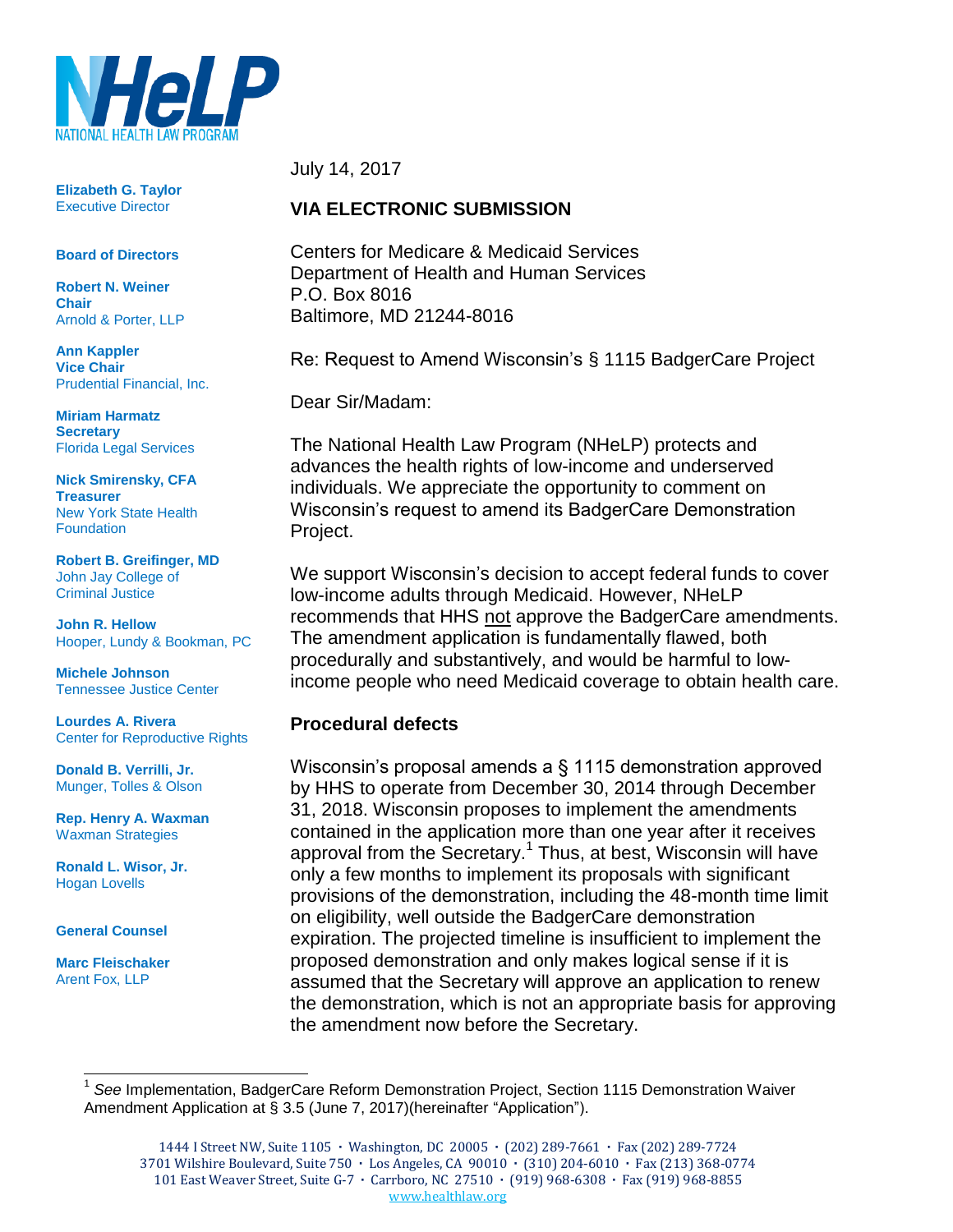Accordingly, HHS should withdraw its June 15, 2017 Letter of Completeness and require the State to propose amendments with time frames that are consistent with a demonstration project, as required by § 1115.

# **HHS authority and § 1115**

To be approved pursuant to § 1115, Wisconsin's amendment must:

- propose an "experiment[], pilot or demonstration;"
- waive only provisions of 42 U.S.C. § 1396a;
- be likely to promote the objectives of the Medicaid Act; and
- be approved only "to the extent and for the period necessary" to carry out the experiment.<sup>2</sup>

The purpose of Medicaid is to enable states to furnish medical assistance to individuals who are too poor to meet the costs of necessary medical care and to furnish such assistance and services to help these individuals attain or retain the capacity for independence and self-care.<sup>3</sup> As explained below, Wisconsin's proposals to impose a premium-or-lock-out requirement, emergency room copayments, work requirements, time limits on eligibility, drug testing, and IMD expansion cannot be approved because, separately and together, they are inconsistent with the provisions of § 1115.

## **Premium-lock-out requirements**

Wisconsin seeks to impose monthly premiums for persons between 51-100% FPL. Individuals who fail to pay the premiums will be terminated from the program, locked out for six months, and must pay all unpaid premiums prior to reenrolling.<sup>4</sup> Individuals whose answers to a risk assessment reveal no risky behaviors will pay a reduced premium, while others are subject to increased premiums.<sup>5</sup>

The premium-lock-out request is not experimental, will not promote Medicaid's objectives, and it ignores § 1115's requirement that experiments be approved only to the extent and for the period needed to carry out the experiment. Wisconsin has *already* implemented a § 1115 waiver with a premium requirement, and the results demonstrated that the premiums were not consistent with the objectives of the Medicaid program.<sup>6</sup> Wisconsin implemented premiums for BadgerCare adult enrollees at higher income levels (<133% FPL) in 2012 and found significant declines in enrollment across all effected eligibility categories.<sup>7</sup> These results simply added to the findings from more than 40-years'

[https://uwphi.pophealth.wisc.edu/publications/other/badgercare-2012-waiver-evaluation-final.pdf.](https://uwphi.pophealth.wisc.edu/publications/other/badgercare-2012-waiver-evaluation-final.pdf)



 2 42 U.S.C. § 1315(a).

<sup>3</sup> See 42 U.S.C. § 1396-1.

<sup>4</sup> Application, § 3.4.1 Monthly Premium.

 $5$  Application, § 3.4.2 Healthy Behavior Incentives.

<sup>6</sup> CMS, Waiver Authority, Badger Care (No. 11-W-00125/5) (Apr. 27, 2017),

https://www.medicaid.gov/Medicaid-CHIP-Program-Information/By-

Topics/Waivers/1115/downloads/wi/BadgerCare/wi-badgercare-amend-appvl-4272012.pdf.

<sup>7</sup> Univ. of Wisconsin, Population Health Inst., *Evaluation of Wisconsin's BadgerCare Plus Health Coverage for Parents & Caretaker Adults and for Childless Adults 2012 Waiver Provisions TECHNICAL & SCIENTIFIC REPORT,* Table C3 Exits among BadgerCare Plus members required to pay premiums within first year of July 2012 policy change, by Eligibility group and FPL band (Dec. 8, 2014);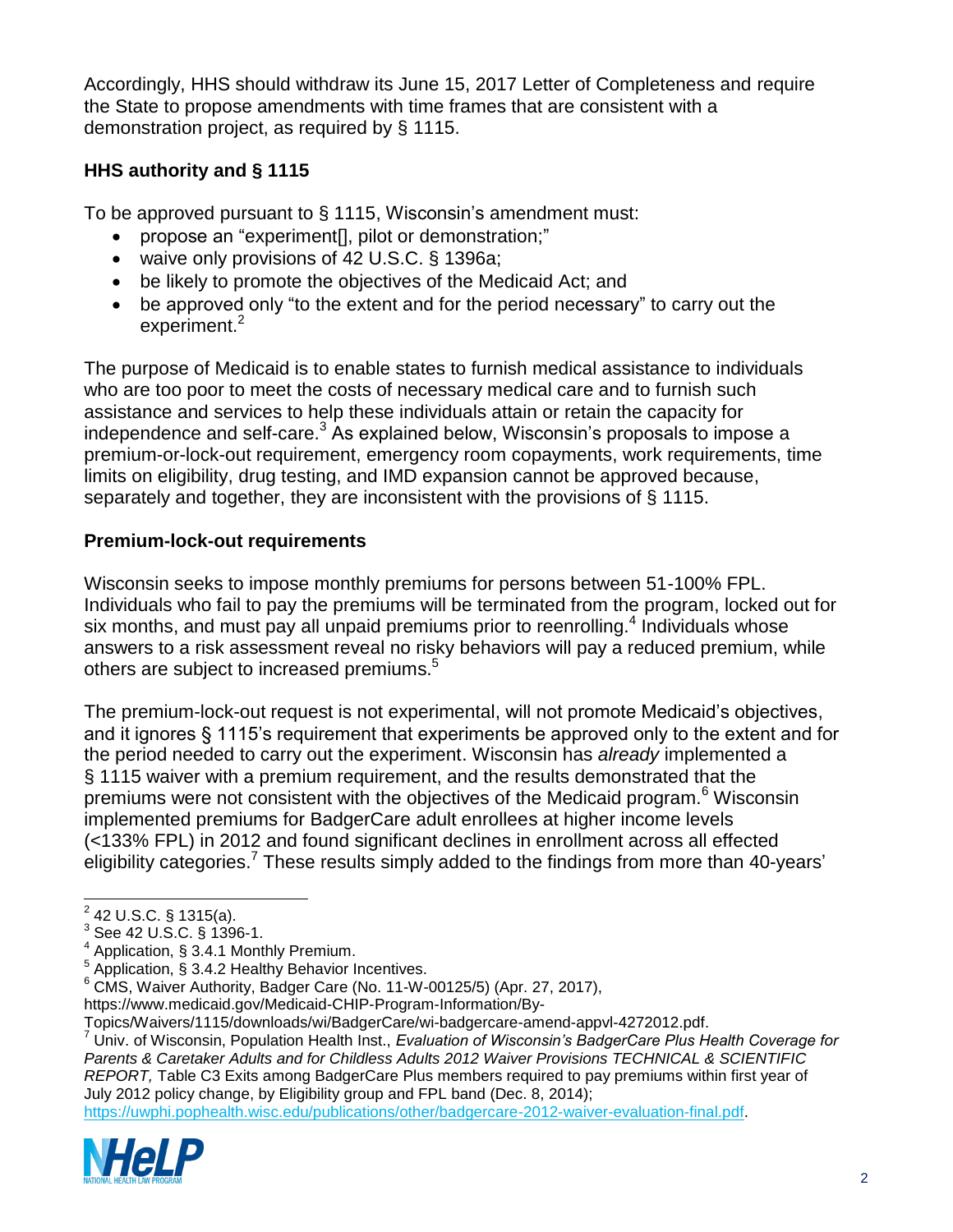of well-known and redundant research into the effects of premiums on low-income individuals, namely that premiums cause low-income individuals to lose health care coverage, and they increase expenditures when sick but uninsured individuals delay care until they need emergency, urgent, and/or acute care.<sup>8</sup> Most recently, the Kaiser Family Foundation reviewed the research from 65 studies and concluded that premiums create significant barriers to low-income people obtaining Medicaid coverage, with those living below the poverty level particularly affected because they are most likely to become uninsured and to have great health care needs.<sup>9</sup>

Wisconsin's request to impose the premium-lock-out program also cannot be approved because § 1115 only authorizes the Secretary to waive requirements of 42 U.S.C. § 1396a. The statutory authorizations for premiums are contained in independent, free-standing requirements set forth at 42 U.S.C. §§ 1396o, 1396o-1. While these statutes provide states with a great deal of flexibility to impose premiums and cost sharing, they prohibit imposing premiums on persons with incomes below 150% FPL. The Secretary should deny this request because he does not have the authority to grant it under § 1115.

Tethered to the improper premiums, the lock out request should also be denied. In addition to the problems noted above, lock outs will, with certainty, harm individuals who need coverage but cannot afford to pay their past debts. Lock outs blatantly contradict the basic purpose of Medicaid, to provide medical assistance, and the well-established best practice of encouraging continuity of care in health coverage. We note they will also harm Wisconsin's provider infrastructure, as providers will continue to treat uninsured patients and face high uncompensated care costs. The lock out is not likely to promote Medicaid's objectives as is required for a § 1115 waiver.

Finally, there is nothing new or experimental with Wisconsin's proposal to impose heavier premiums based on health risk assessments. Such measures have been extensively studied. For example, a study in *Health Affairs* found that smokers in states with a surcharge had a lower take-up of available insurance coverage than their non-smoking counterparts.<sup>10</sup> If smokers forgo health care due to the inability to pay an increased premium, they will miss out on more than just tobacco cessation services; they also will not get the care that could detect a tobacco-related cancer at an early stage or treat a tobaccocaused illness, such as COPD.

Wisconsin takes the wrong approach by doubling the premiums of individuals who fail to "manage" health risk behaviors, rather than providing them with access to treatment and other interventions. In conclusion, the premium-lock-out request should be denied because it does not meet the requirements of § 1115.

<sup>10</sup> Abigail Friedman et al., "Evidence Suggests That The ACA's Tobacco Surcharges Reduced Insurance Take-Up and Did Not Increase Smoking Cessation," *Health Affairs*, July 2016, [http://content.healthaffairs.org/content/35/7/1176.abstract.](http://content.healthaffairs.org/content/35/7/1176.abstract)



 $\overline{a}$ 8 *See*, *e.g.*, Samantha Artiga et al., KAISER FAM. FOUND., *The Effects of Premiums and Cost Sharing on Low-Income Populations: Updated Review of Research Findings* (June 1, 2017),

[http://www.kff.org/medicaid/issue-brief/the-effects-of-premiums-and-cost-sharing-on-low-income-populations](http://www.kff.org/medicaid/issue-brief/the-effects-of-premiums-and-cost-sharing-on-low-income-populations-updated-review-of-research-findings/)[updated-review-of-research-findings/;](http://www.kff.org/medicaid/issue-brief/the-effects-of-premiums-and-cost-sharing-on-low-income-populations-updated-review-of-research-findings/) David Machledt & Jane Perkins, NAT. HEALTH LAW PROGRAM, *Medicaid Premiums & Cost Sharing and Premiums* (March 2014), [http://www.healthlaw.org/publications/browse-all](http://www.healthlaw.org/publications/browse-all-publications/Medicaid-Premiums-Cost-Sharing)[publications/Medicaid-Premiums-Cost-Sharing.](http://www.healthlaw.org/publications/browse-all-publications/Medicaid-Premiums-Cost-Sharing) 9 Kaiser Fam. Found., *supra* n. 8.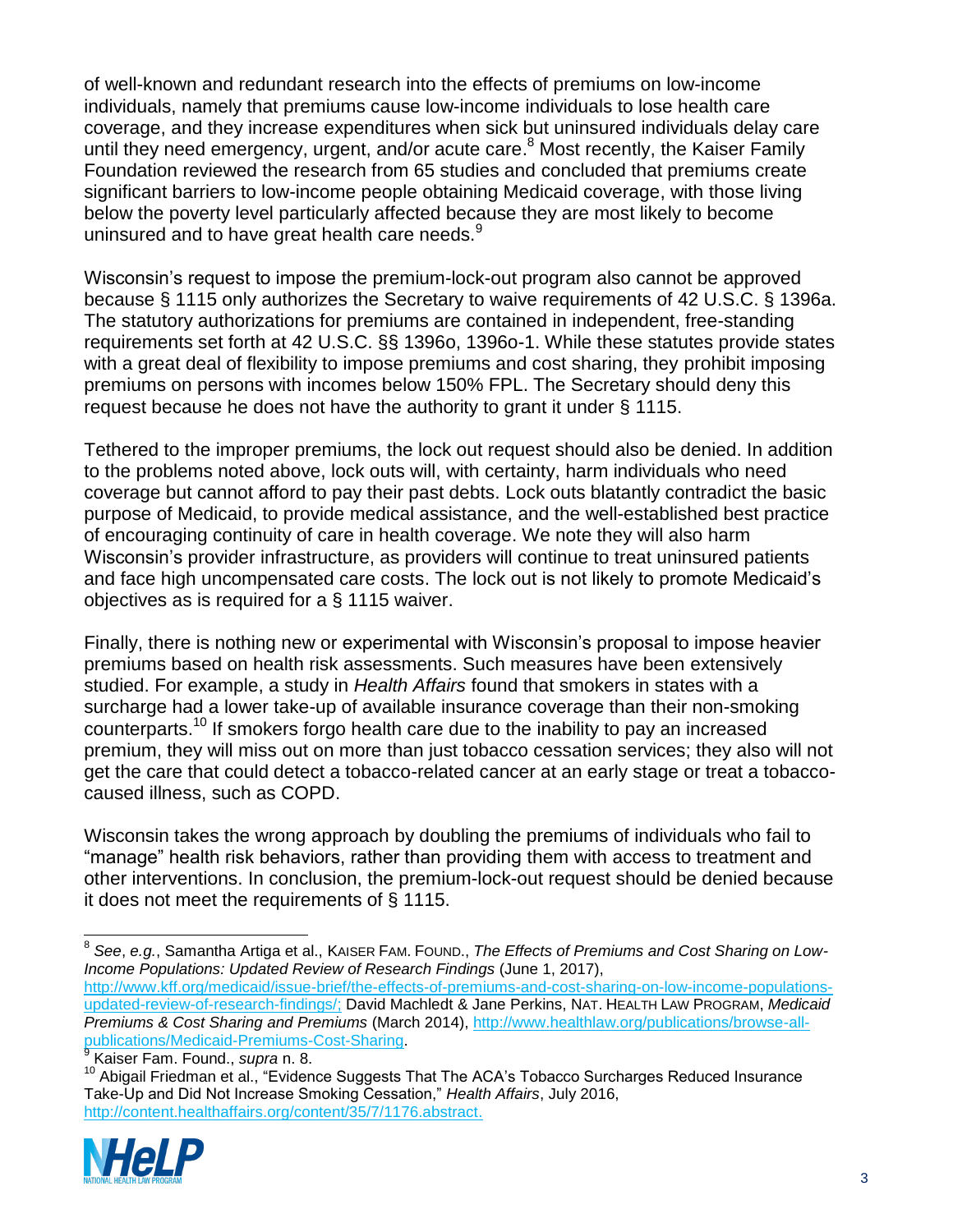## **Emergency department copayments**

In its Application overview, Wisconsin seeks to impose a "graduated copay" for emergency department (ED) use.<sup>11</sup> In the body of the application, Wisconsin proposes to impose a flat \$8 copay for each use of the ED (*i.e.*, emergency or non-emergency).<sup>12</sup> These copayments do not meet the requirements of § 1115.

The copayments are not experimental, and they are not likely to promote the objectives of the Medicaid Act. The research cited in the above section on premiums also discusses research regarding copayments and similar charges and is incorporated by reference here.<sup>13</sup> In short, over 40-years' of research has demonstrated that these proposed copayments are harmful to low-income people, causing them to forego needed care.

The copayments also conflict with non-waivable provisions of the Medicaid Act regarding copayments. In provisions located outside of § 1396a, the Medicaid Act provides states with flexibility to establish copayments, but it also includes beneficiary protections.<sup>14</sup> Among these are limits on the copayment amount and requirements that emergency room cost sharing be tied only to *non-emergency* services furnished to an individual in the hospital ED, *only if* the following conditions are met: (1) the individual has an actually available and accessible alternative to the ED for the service, and the hospital informs the individual, after conducting the EMTALA screen, of the copayment and the name and location of alternative service providers, along with a referral.<sup>15</sup> These protections are not built into this waiver, and, therefore, it should be denied.

#### **Work requirements**

Wisconsin seeks to impose a work requirement on individuals enrolled in BadgerCare.<sup>16</sup> If an individual does not meet the requirement for a given month, the month will count toward a 48-month limit on Medicaid eligibility, discussed below. The stated purpose of the work requirement is "to encourage members to seek work and reach self-sufficiency."<sup>17</sup>

Under § 1115 and other relevant law, HHS has no authority to approve any waiver permitting Wisconsin to condition Medicaid eligibility on compliance with work activities (and, thus, has never done so). Work requirements are an illegal condition of eligibility beyond the Medicaid eligibility criteria clearly enumerated in federal law. Medicaid is a medical assistance program, and although states have flexibility in designing and administering their Medicaid programs, the Medicaid Act requires that they provide medical

<sup>&</sup>lt;sup>17</sup> Application, § 6.0 Evaluation Design.



l  $11$  Application, § 3.2 Demonstration Project Overview.

 $12$  Application, § 3.4.2.1 Copays for Emergency Department Utilization.

<sup>13</sup> See, *e.g.*, David J. Becker et al., *Co-payments and the Use of Emergency Department Services in the Children's Health Insurance Program*, 70 MED. CARE RES. REV. 514 (2013); Karoline Mortenson, *Copayments Did Not Reduce Medicaid Enrollees' Nonemergency Use of Emergency Departments*, 29 HEALTH AFFAIRS 1643 (2010).

<sup>14</sup> *See* 42 U.S.C. §§ 1396o, 1396o-1.

<sup>15</sup> *Id*. § 1396o-1(e).

<sup>&</sup>lt;sup>16</sup> Application, § 3.4.4.1 Employment and Training.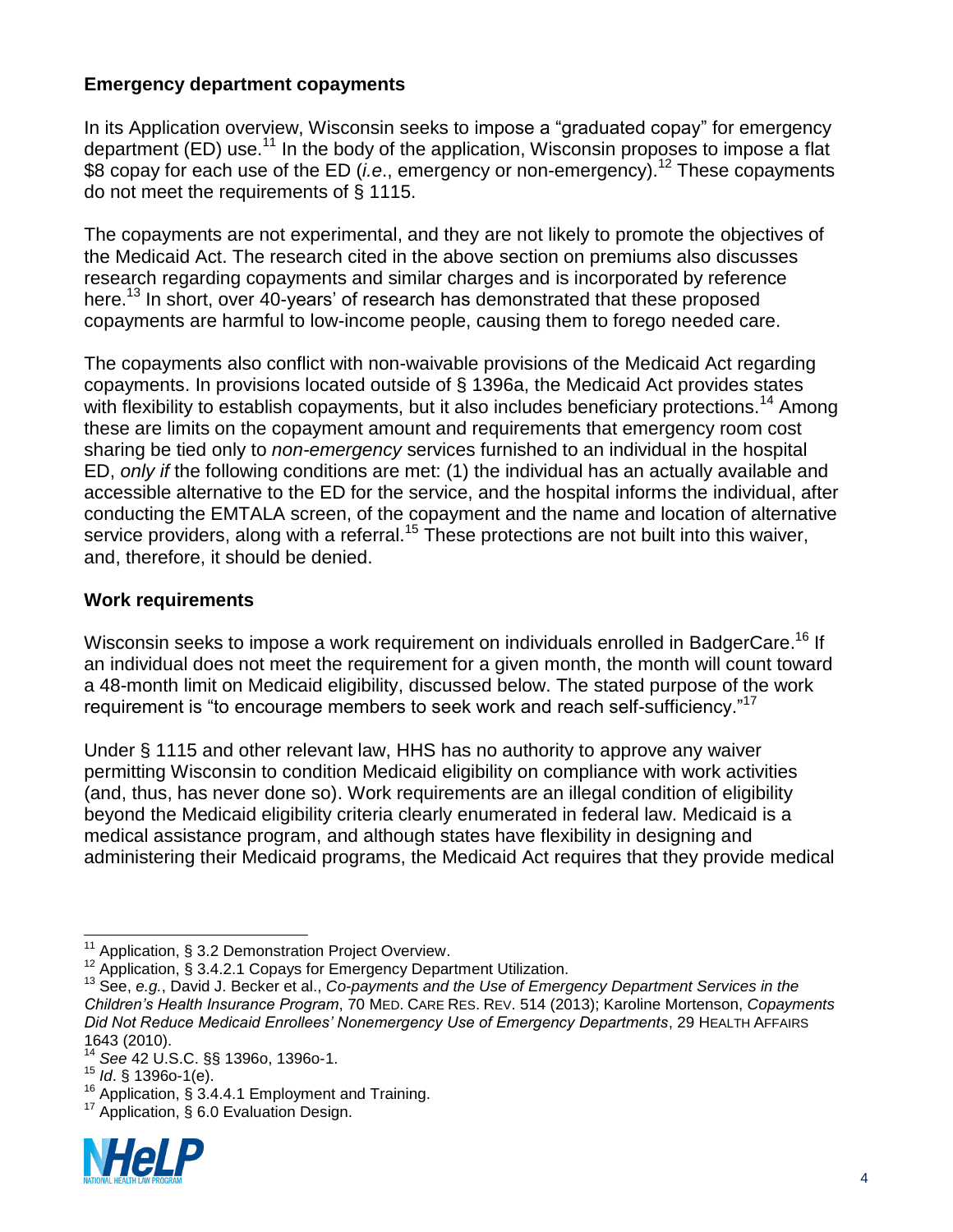assistance to all individuals who qualify under federal law. As courts have held, additional eligibility requirements are illegal.<sup>18</sup>

Section 1115 cannot be used to short circuit the Medicaid protections, because there is no basis for finding that work search requirements are likely to assist in promoting the objectives of the Medicaid Act.<sup>19</sup> As noted earlier, the purpose of Medicaid is to enable states to furnish medical assistance to low-income individuals who cannot afford the costs of medically necessary services and to furnish "rehabilitation and other services to help [such individuals] attain or retain capability for independence or self-care.<sup>20</sup> Conditioning Medicaid eligibility on completion of a work requirement gets it exactly backwards by blocking access to care and services that help individuals attain and retain independence or self-care and, as a result, be able to work. Research confirms that *Medicaid coverage allows individuals to obtain and maintain employment*. For example, more than half of individuals enrolled in the Medicaid expansion in Ohio reported that Medicaid coverage has made it easier to continue working. Among enrollees who did not have a job, three-quarters reported that Medicaid coverage made it easier for them to look for one.<sup>21</sup>

The work requirement will be particularly counterproductive for the many individuals with chronic conditions that affect their ability work, but do not qualify them for disability benefits. A recent study by the Kaiser Family Foundation found that 35% of adult Medicaid enrollees who were not receiving disability benefits and did not have a job reported illness or disability as their primary reason for not working.<sup>22</sup> While the amendment indicates that the work requirement will not apply to beneficiaries who are diagnosed with a mental illness or who are physically or mentally unable to work, the evidence from other programs with similar exemptions shows that, in practice, individuals with disabilities are not exempted as they should be – often due to verification requirements–and are more likely than other individuals to lose benefits. $^{23}$ 

Numerous studies of state Temporary Assistance for Needy Families (TANF) programs have found that participants with physical and mental health issues are disproportionately

<sup>23</sup> *See, e.g.*, Andrew J. Cherlin et. al., *Operating within the Rules: Welfare Recipients' Experiences with Sanctions and Case Closings*, 76 Soc. Serv. Rev. 387, 398 (finding that individuals in "poor" or "fair" health were more likely to lose TANF benefits than those in "good," "very good," or "excellent health").



l <sup>18</sup> See, *e.g.*, *Camacho v. Texas Workforce Comm'n,* 408 F.3d 229, 235 (5th Cir. 2005) (enjoining Texas regulation that terminated Medicaid coverage of TANF recipients who were substance abusers or whose children did were not getting immunizations, check-ups, or were missing school because regulation was inconsistent with Medicaid and TANF statutes); *see also Dalton v. Little Rock Family Planning Services*, 516 U.S. 474, 478 (1996) (holding state coverage of abortion services needed to be consistent with federal provisions setting forth the circumstance for that coverage).

 $\frac{19}{19}$  Bv contrast, as far back as the 1970s, states obtained section 1115 waivers to test work requirements in the AFDC program (which, unlike Medicaid, does have work promotion as a purpose of the program). These waivers required states to conduct "rigorous evaluations of the impact," typically requiring the random assignment of one group to a program operating under traditional rules and another to a program using the more restrictive waiver rules. United States Dep't of Health & Human Servs., *State Welfare Waivers: An Overview*, [http://aspe.hhs.gov.hsp/isp/waiver2/waivers.htm.](http://aspe.hhs.gov.hsp/isp/waiver2/waivers.htm)

<sup>20</sup> 42 U.S.C. § 1396-1.

<sup>21</sup> Ohio Dep't of Medicaid, *Ohio Medicaid Group VII Assessment: A Report to the Ohio General Assembly*, (2017), [http://medicaid.ohio.gov/Portals/0/Resources/Reports/Annual/Group-VIII-Assessment.pdf.](http://medicaid.ohio.gov/Portals/0/Resources/Reports/Annual/Group-VIII-Assessment.pdf)

<sup>22</sup> Rachel Garfield, Kaiser Family Found., *Understanding the Intersection of Medicaid and Work* (2017), [http://files.kff.org/attachment/Issue-Brief-Understanding-the-Intersection-of-Medicaid-and-Work.](http://files.kff.org/attachment/Issue-Brief-Understanding-the-Intersection-of-Medicaid-and-Work)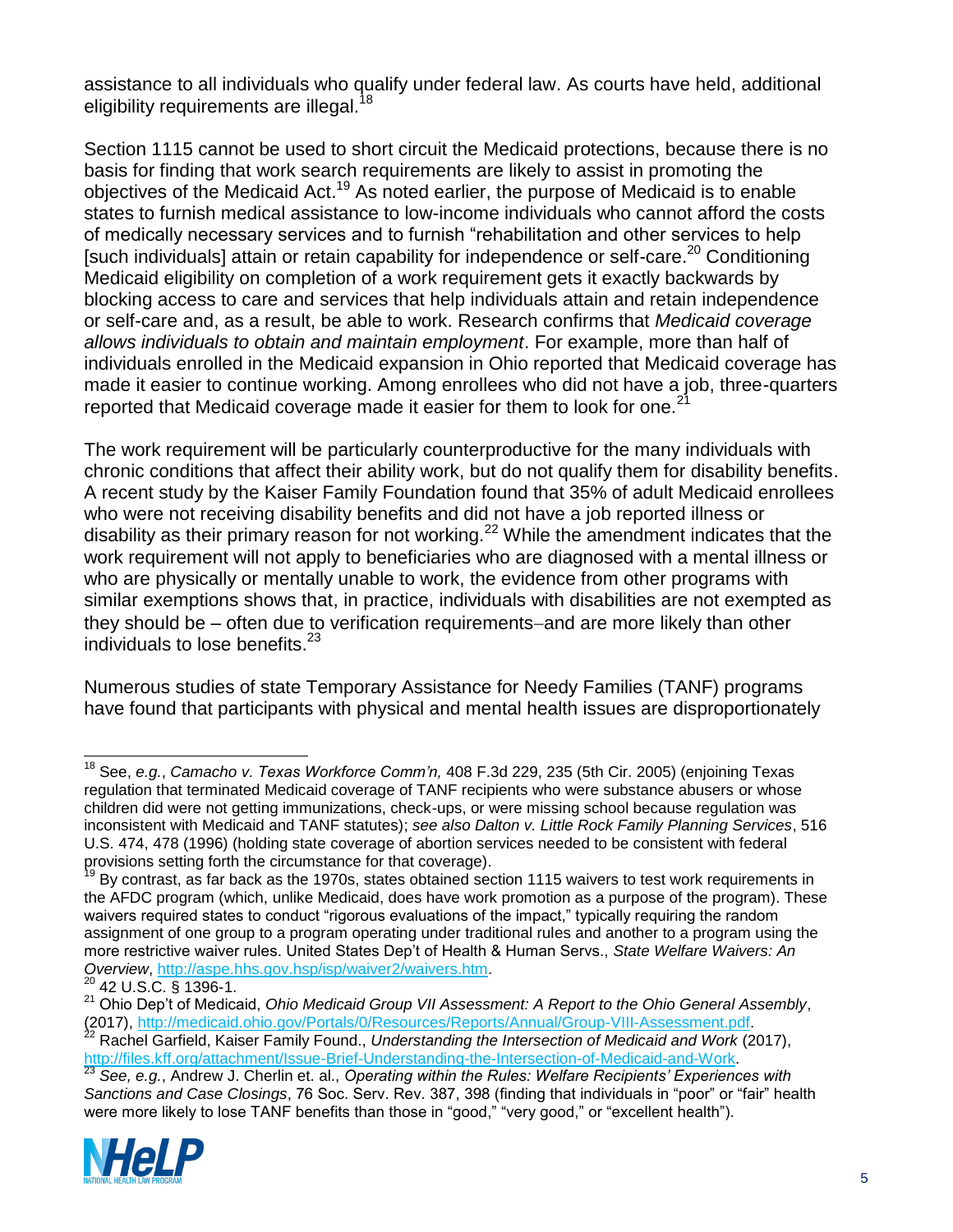likely to be sanctioned for not completing the work requirement.<sup>24</sup> Such individuals may not understand what is required of them, or may find it difficult to complete the necessary paperwork or to travel to appointments to be assessed for an exemption.

Evidence from the Supplemental Nutrition Assistance Program (SNAP) is particularly relevant, as the BadgerCare work requirement is modeled on work requirement in the Wisconsin Food Share Employment and Training (FSET) program. Researchers have expressed concern that states might incorrectly determine that many of the nearly 20% of all SNAP participants who have a disability, but do not receive disability benefits, are subject to the work requirement.<sup>25</sup> One study from Franklin County, Ohio found that onethird of individuals referred to a SNAP employment and training program in order to keep their benefits reported a physical or mental limitation, and 25% of these individuals indicated that the condition limited their daily activities. Additionally, almost 20% of the individuals had filed for SSI or SSDI within the previous two years. $^{26}$ 

Because conditioning Medicaid eligibility on completion of the work requirement will disqualify individuals with chronic and disabling conditions, the requirement implicates the civil rights protections contained in the Americans with Disabilities Act (ADA) and § 504 of the Rehabilitation Act. $27$  These laws make it illegal for states to take actions that have a discriminatory impact on people with disabilities, and they not be waived under § 1115 or under any other authority of the Secretary.<sup>28</sup>

In addition, extensive research reveals that a mandatory work requirement does not effectively increase self-sufficiency. Studies of cash assistance programs have already established that a work requirement does little to increase stable, long-term employment and does not decrease poverty.<sup>29</sup> In fact, work requirements have had the reverse effect leading to an increase in extreme poverty in some areas of the country, as individuals who do not secure employment lose their eligibility for cash assistance. $30$ 

Again, evidence from Wisconsin's FSET program is instructive. Between April 1, 2015 and March 31, 2017, only approximately 18,299 FSET participants gained employment. This number includes both the Food Share recipients who are required to participate in the program and voluntary enrollees. $31$  Over the same time period, the work requirement and time limit for childless adults caused more than three times the number of participants-over

<sup>31</sup> *FoodShare Employment and Training (FSET) Program Cumulative Data*, Wisc. Dep't of Health Servs. (May 5, 2017), [https://www.dhs.wisconsin.gov/initiatives/fset-cumulative.htm.](https://www.dhs.wisconsin.gov/initiatives/fset-cumulative.htm)



 $\overline{a}$ <sup>24</sup> *See, e.g.*, Yeheskel Hasenfeld et al., *The Logic of Sanctioning Welfare Recipients: An Empirical Assessment* (June 2004) (Departmental Paper University of Pennsylvania School of Social Policy and Practice), [http://repository.upenn.edu/cgi/viewcontent.cgi?article=1028&context=spp\\_papers.](http://repository.upenn.edu/cgi/viewcontent.cgi?article=1028&context=spp_papers)

<sup>25</sup> Michael Morris et al., Burton Blatt Inst. at Syracuse Univ., *Impact of the Work Requirement in Supplemental Nutrition Assistance (SNAP) on Low-Income Working-Age People with Disabilities,* 4, 14 (2014).

<sup>26</sup> Ohio Association of Foodbanks, *Comprehensive Report: Able-Bodied Adults Without Dependents* (2015), [http://admin.ohiofoodbanks.org/uploads/news/ABAWD\\_Report\\_204-2015-v3.pdf.](http://admin.ohiofoodbanks.org/uploads/news/ABAWD_Report_204-2015-v3.pdf)

 $^{27}$  42 U.S.C. § 12312; Section 504 of the Rehabilitation Act of 1973, 29 U.S.C. § 794 (prohibiting recipients of federal funds from discriminating on the basis of disability).

<sup>28</sup> See *Burns-Vidlak v. Chandler*, 939 F. Supp. 765, 772 (D. Haw. 1996).

<sup>29</sup> LaDonna Pavetti, Ctr. on Budget & Pol'y Priorities, *Work Requirements Don't' Cut Poverty, Evidence Shows* (2016); Sandra K. Danziger et al., *From Welfare to a Work-Based Safety Net: An Incomplete Transition*, 35 J. Pol'y Analysis & Management 231, 234 (2016). <sup>30</sup> *Id*.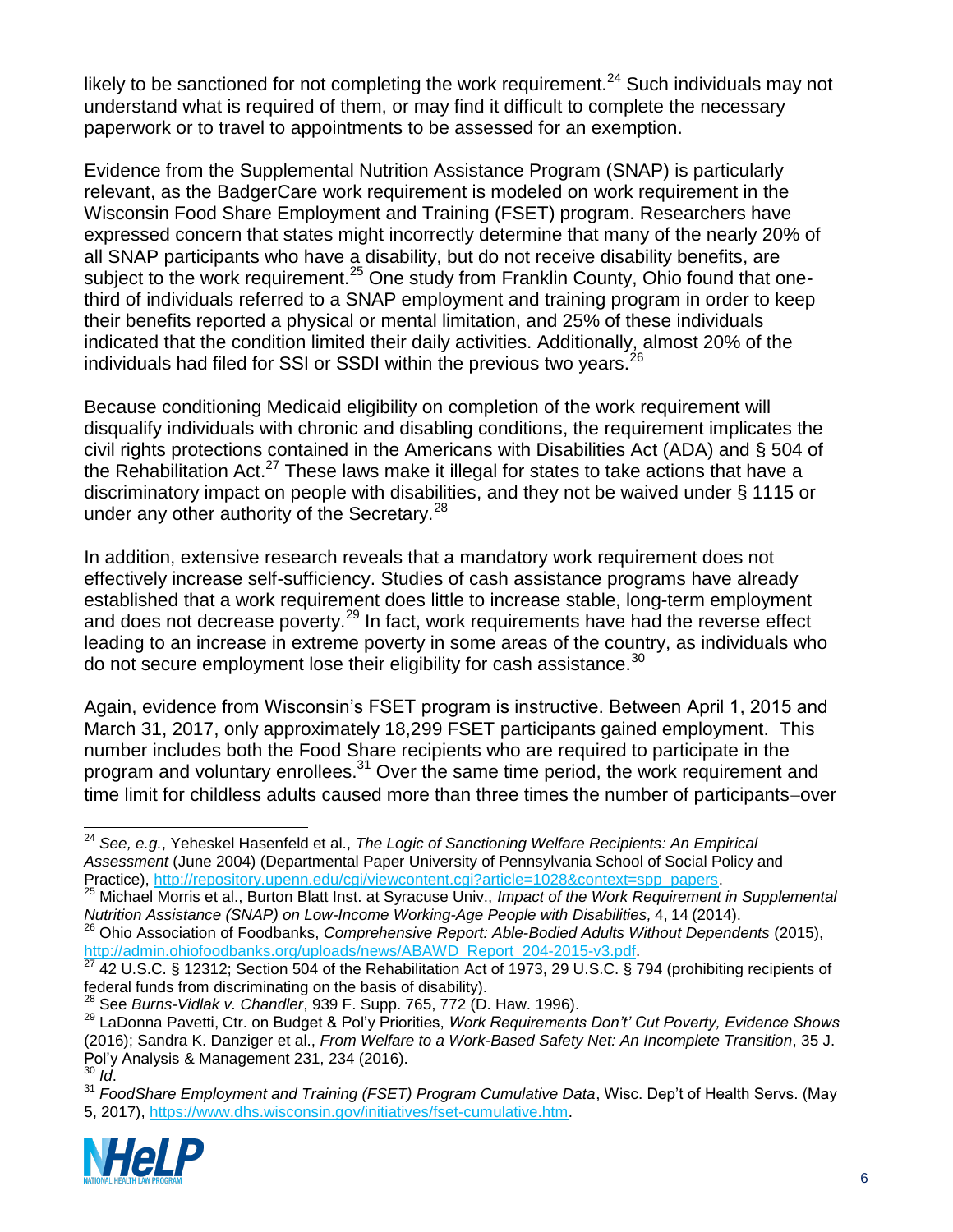70,000 individuals-to lose access to critical food assistance.<sup>32</sup> In addition, the largest FSET provider in the state has faced criticism from the U.S. Department of Agriculture for its failure to help participants secure long-term, stable jobs.  $33$ 

In the amendment application, Wisconsin notes that 58% of FSET participants do not meet the work requirement and assumes that the percentage will be the same among BadgerCare enrollees who are subject to the work requirement.

A far more productive approach would be to connect BadgerCare enrollees to properlyresourced voluntary employment programs. Studies show that these voluntary employment programs increase employment and income among low-income individuals. For example, a rigorous evaluation of Jobs Plus, a voluntary employment program for public housing residents, found that the program produced substantial and sustained gains in earnings when fully implemented.<sup>34</sup> The state also has the option to offer supportive employment services under § 1915(i) of the Social Security Act.

In summary, the work requirement stands Medicaid's purpose on its head by creating barriers to coverage and the pathway to health that the coverage represents. The end result of this policy will likely be fewer people with Medicaid coverage and more uninsured people delaying treatment and later seeking uncompensated care in hospitals and federally qualified health centers. There will be more gaps in coverage, meaning more expensive treatment when eligibility is eventually regained. Hospitals and community health centers will suffer financially as they are expected to treat more people with chronic or acute illness with less funding. For these and other reasons, HHS has consistently denied states' requests to impose a work requirement on individuals who are seeking medical assistance through the Medicaid program.

Finally, we note that most individuals who will be subject to the requirement are already working and do not need additional "encouragement" to obtain or maintain employment.<sup>35</sup>

## **Time limit on eligibility**

Wisconsin proposes to impose a 48-month limit on BadgerCare eligibility for adults, after which enrollees will be terminated from the program for six months.<sup>36</sup> According to the State, the time limit will help contain health care costs. $37$  However, these time-limits will harm individuals who need coverage and, thus, contradict the basic purpose of Medicaid to provide medical assistance. We note that time limits will also harm Wisconsin's provider

 $36$  Application, § 3.4.4 Time Limit on Medicaid Eligibility. <sup>37</sup> *Id.*



l <sup>32</sup> *Id.*

<sup>33</sup> *See, e.g.*, Letter from Tim English, Regional Admin., U.S. Dep't of Agriculture, Food & Nutrition Serv., to Linda Seemeyer, Sec'y, Wisc. Dep't of Health Servs. (October 19, 2016).

<sup>34</sup> Howard Bloom et al., MDRC, *Promoting Work in Public Housing: The Effectiveness of Jobs-Plus* (2005), [https://www.doleta.gov/research/pdf/jobs\\_plus\\_3.pdf;](https://www.doleta.gov/research/pdf/jobs_plus_3.pdf) James A. Riccio, MDRC, *Sustained Earnings Gains for Residents in a Public Housing Jobs Program: Seven-Year Findings from the Jobs-Plus Demonstration (2010),* [http://files.eric.ed.gov/fulltext/ED514703.pdf.](http://files.eric.ed.gov/fulltext/ED514703.pdf)

<sup>35</sup> Rachel Garfield, Kaiser Family Found., *Understanding the Intersection of Medicaid and Work* (2017), <http://files.kff.org/attachment/Issue-Brief-Understanding-the-Intersection-of-Medicaid-and-Work>(finding that almost 80% of adults who are enrolled in Medicaid but do not receive SSI live in families with at least one worker, and almost 60% are working themselves).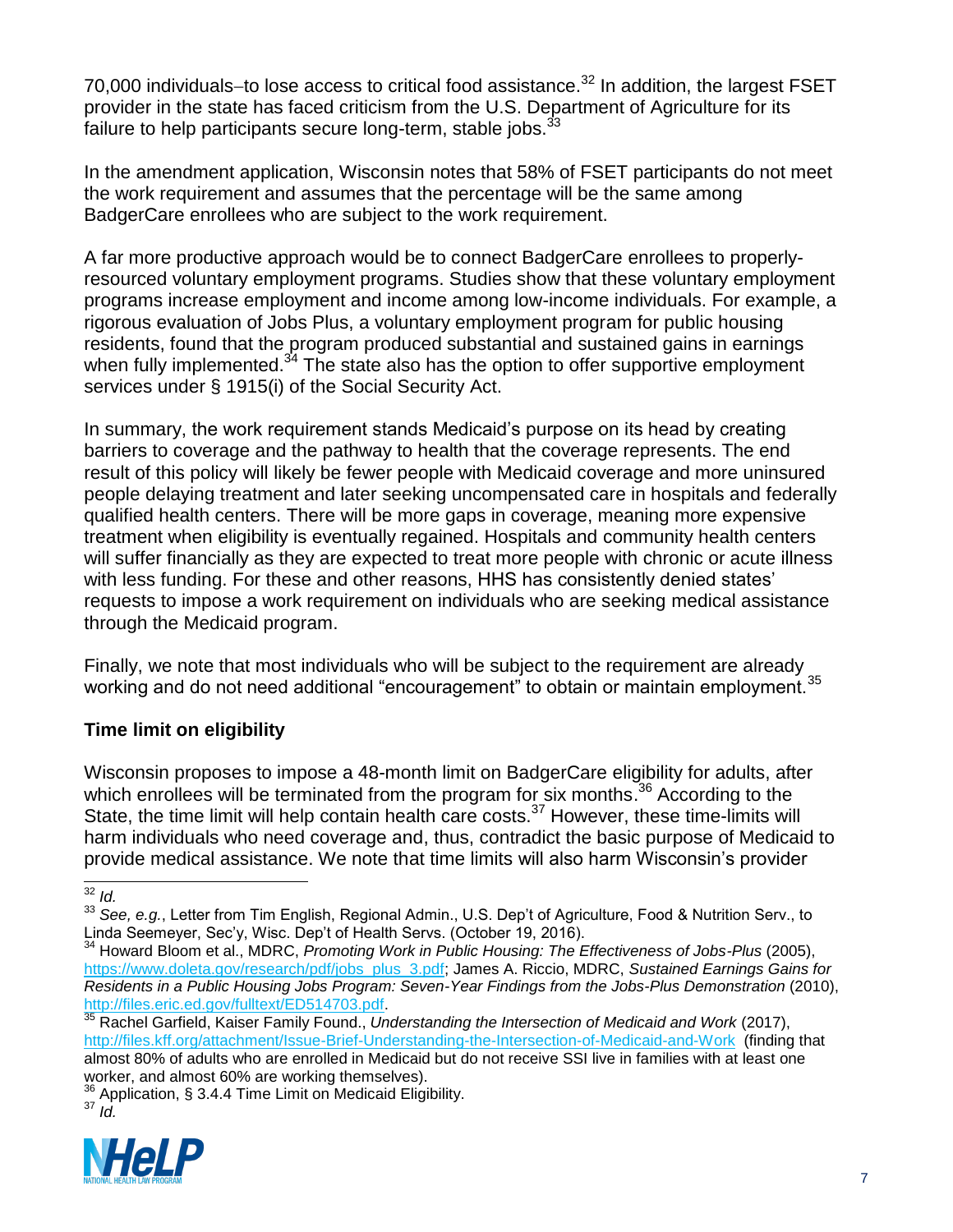infrastructure, as providers will continue to treat uninsured patients. To our knowledge, such a time-limit on eligibility has never been allowed by HHS.

Time limits applied to medical assistance are by nature arbitrary and capricious. Many individuals face serious or chronic health challenges that impede their ability to work, even if they may not technically qualify as disabled or medically frail. Medicaid offers dependable and affordable coverage that supports their ability to generate income (full-time or parttime) and may prevent them from otherwise becoming fully destitute. Such individuals are also more likely to have lower incomes over an extended period of time (and thus be impacted by this proposed policy). Conditioning eligibility on an arbitrary cumulative time limit would likely have a disproportionate impact on such individuals and, as a result, may violate the Americans with Disabilities Act and § 504 of the Rehabilitation Act—provisions that the Secretary is not authorized to waive as part of a § 1115 experiment.

Finally, we note that there is no corollary for time-limiting medical coverage in the Marketplace or in commercial health insurance, which both serve a higher income population with fewer health care needs. Therefore, such time limits are not even consistent with Wisconsin's stated objective to "Design a medical assistance program that aligns with commercial health insurance design to support members' transition from public to commercial health care coverage."<sup>38</sup>

#### **Mandatory drug testing and coerced treatment**

Wisconsin seeks permission to impose mandatory drug screening, testing, and treatment as a condition of eligibility for medical assistance.<sup>39</sup> BadgerCare applicants would undergo mandatory screening for current and prior use of controlled substances. Individuals whose screening "indicate[s] possible abuse" of a controlled substance would be required to undergo drug testing. Those testing positive, and who cannot provide evidence of a valid prescription, would be required to undergo treatment for Substance Use Disorder (SUD).

Those who refuse screening, testing, or treatment are denied enrollment in Medicaid. At its foundation, the proposed program is predicated upon using Medicaid eligibility and access to health care services as an external motivator to coerce beneficiaries into participation in SUD treatment programs—an approach of questionable legality and one that is not supported by the standards of care.

To begin with, this request should be denied because there is nothing experimental about mandatory drug testing and treatment. Congress has expressly allowed drug testing in some other public benefit programs (but not Medicaid), and these programs have been thoroughly studied. As Wisconsin acknowledges in its amendment application, *"[E]vidence supports that members are much more likely to complete treatment when they enter it voluntarily rather than as a condition of eligibility* […]."<sup>40</sup> In addition, the proposal conflicts with Medicaid's purpose by barring individuals who do not comply with the testing protocol not only from medical assistance to treat the SUD but from all medical assistance treatment and services they may need. Given the importance of medical assistance, the compelled

<sup>40</sup> *Id*. (emphasis added).



l  $38$  Application, § 3.1 Project Objectives.

<sup>39</sup> Application, § 3.4.5 Substance Abuse Identification and Treatment.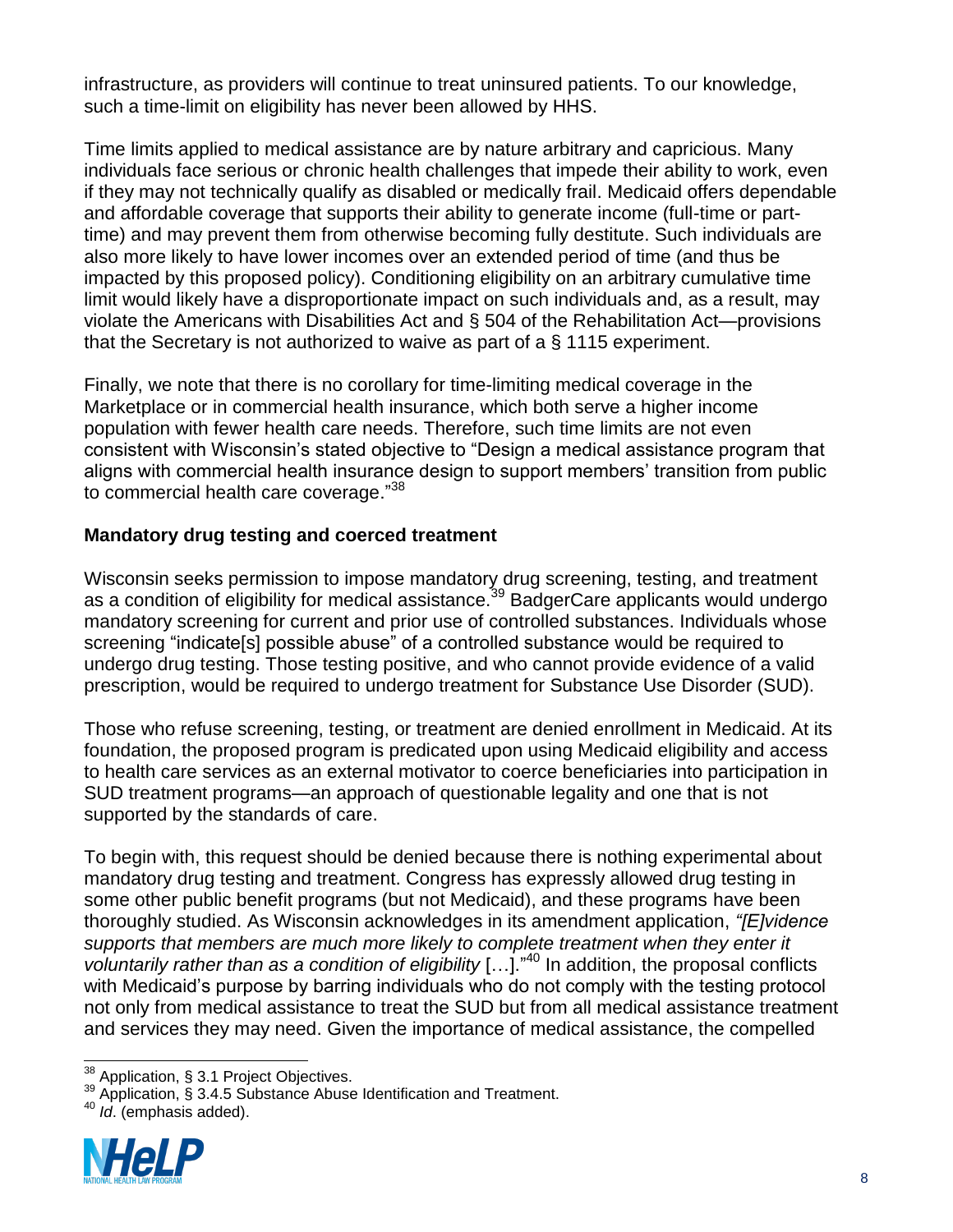screening and testing protocol implicates protections guaranteed by the Fourth and Fifth Amendments to the U.S. Constitution, which of course, cannot be waived by the Secretary.

HHS should also reject Wisconsin's request to impose mandatory drug testing and treatment as a condition of Medicaid eligibility because the proposal does not reflect the standard of care for SUD treatment. This unprecedented proposal for coerced treatment as a condition Medicaid eligibility would interfere with the doctor-patient relationship, create barriers to and deter use of health services,<sup>41</sup> and contribute to stigmatization of persons with SUD, driving people with significant health needs away from care. Taken together, these consequences make this proposal inconsistent with Medicaid's objective of providing medical assistance to low-income people.

Wisconsin's proposal does not align with the standard of care for SUD treatment because it coerces participation by making Medicaid eligibility contingent upon participation in SUD treatment. Research overwhelmingly finds that a patient's internal motivation and readiness to participate in a SUD treatment program are predictive of better treatment outcomes, including treatment retention and completion outcomes.<sup>42</sup> By contrast, patients who lack internal motivation and readiness to participate in treatment but who experience high levels of external motivation, such as legal consequences, the threat of withdrawn access to services, or coercion from family, friends, and health care providers, are less likely to complete treatment programs and have long term success.

<sup>42</sup> *See*, *e.g.*, D. Longshore & C. Teruya*, Treatment motivation in drug users: a theory-based analysis,* 81 Drug & Alcohol Dependence 179, 183-186 (2005) (noting readiness to participate in treatment predicted treatment retention and resistance to participation in treatment predicted drug use, particularly for individuals whose treatment referral was coercive); Allan Zeldman, Richard M. Ryan, & Kevin Fiscella, *Motivation, Autonomy Support, and Entity Beliefs: Their Role in Methadone Maintenance Treatment*, 23 J. of Soc. & Clin. Psy. 675, 692 (2004) *("*These findings suggest that external motivation, unless accompanied by high levels of internal motivation, may impede the achievement of positive treatment outcomes."); Karen A. Urbanoski*, Coerced addiction treatment: Client perspectives and the implications of their neglect*, 7 Harm Reduc. J. 1, 6 (2010) ("There is evidence that initially beneficial outcomes of legally mandated treatment do not persist after the threat of sanctions is lifted."); Rabia Bilici, et al, *Motivation for treatment in patients with substance use disorder: personal volunteering versus legal/familial enforcement*, 10 Neuropsychiatric Disease & Treatment 1599, 1602-03 (2014) ("Our results suggest that the circumstances of admission may affect levels of motivation for treatment and that motivation may be higher in patients undergoing treatment voluntarily"); *see also* Sharon M. Kelly et al, *Predictors of methadone treatment retention from a multi-site study: A survival analysis*, 117 Drug & Alcohol Dependence 170 (2011); Alexandre B. Laudet & Virginia Stanick, *Predictors of motivation for abstinence at the end of outpatient substance abuse treatment*, 38 Journal of Substance Abuse Treatment 317 (2010); D. Dwayne Simpson et al., *Drug abuse treatment retention and process effects on follow-up outcomes*, 47 Drug & Alcohol Dependence 227 (1997); Richard M. Ryan et al., Robert W. Plant, & Stephanie O'Malley, *Initial Motivations for Alcohol Treatment: Relations with Patient Characteristics, Treatment Involvement, and Dropout*, 20 Addictive Behaviors 279 (1995).



l <sup>41</sup> Research has established that compulsory drug testing deters people from seeking care. *E.g.*, Werb, D. et al, *The effectiveness of compulsory drug treatment: A systematic review*, International Journal of Drug Policy , Volume 28 , 1 – 9 (Feb. 2016), [http://www.ijdp.org/article/S0955-3959\(15\)00358-8/fulltext.,](http://www.ijdp.org/article/S0955-3959(15)00358-8/fulltext) Am. Soc'y of Addiction Med., *National Practice Guideline for the Use of Medications in the Treatment of Addiction Involving Opioid Use* 42 (2015), [https://www.asam.org/quality-practice/guidelines-and-consensus-documents/npg/complete](https://www.asam.org/quality-practice/guidelines-and-consensus-documents/npg/complete-guideline)[guideline;](https://www.asam.org/quality-practice/guidelines-and-consensus-documents/npg/complete-guideline) Am. Cong. of Obst. & Gyn., *Committee Opin.* (May 2012), www.acog.org (last visited June 30, 2017); Am. Cong. of Obst. & Gyn., Toolkit on State Legislation: Pregnant Women & Prescription Drug Abuse, Dependence and Addiction 5, [https://www.acog.org/-/media/Departments/Government-Relations-and-](https://www.acog.org/-/media/Departments/Government-Relations-and-Outreach/NASToolkit.pdf)[Outreach/NASToolkit.pdf](https://www.acog.org/-/media/Departments/Government-Relations-and-Outreach/NASToolkit.pdf) ("Imposing mandatory urine testing within the Medicaid program disproportionately burdens low-income communities and communities of color and exacerbates the consequences of false positive results by jeopardizing women's access to health care.").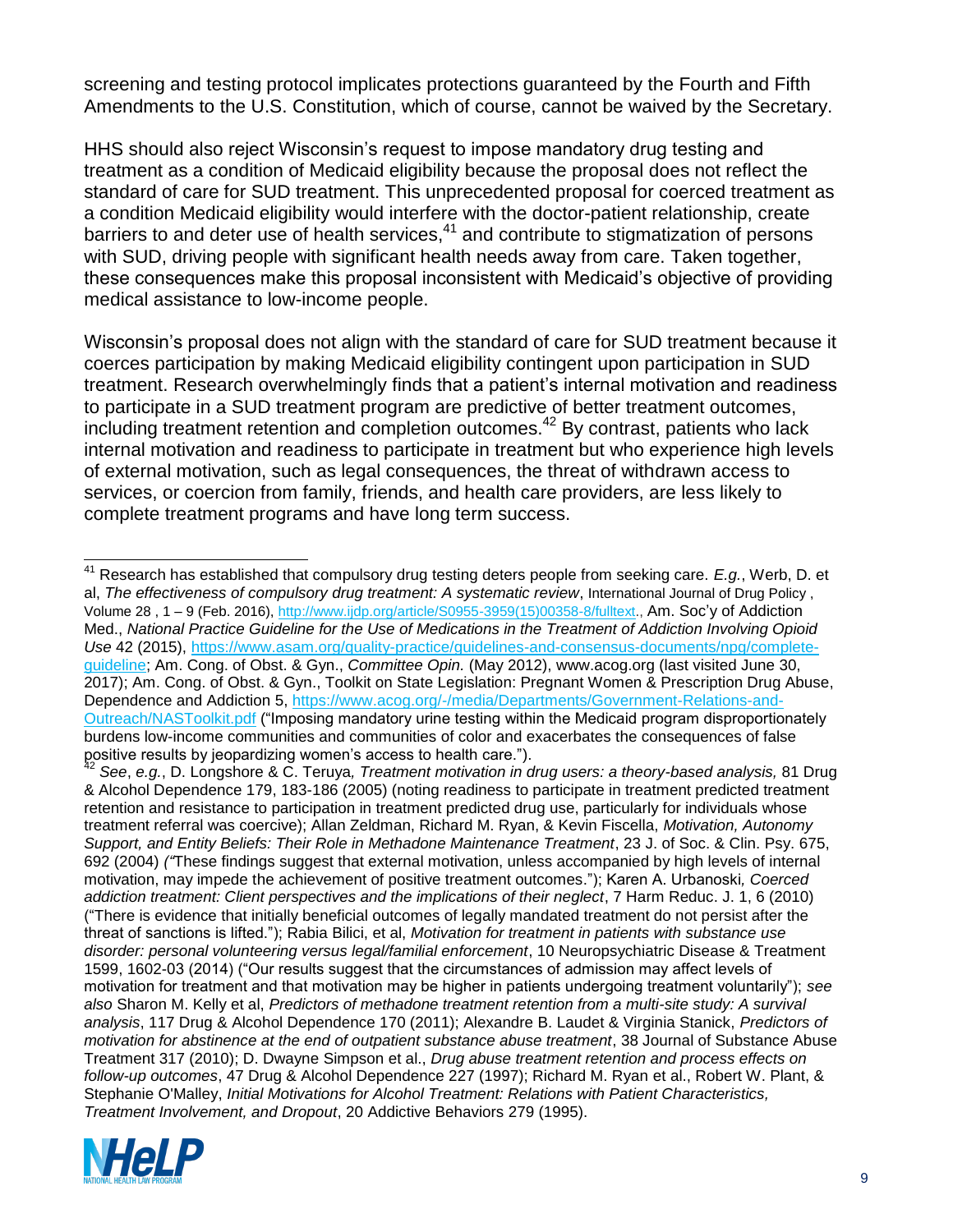Wisconsin's proposed protocol for drug testing also raises concern because it relies on drug test results as the determining factor for whether or not a patient will be required to participate in a treatment program. This does not align with the standard of care. The American Society of Addiction Medicine (ASAM), a professional organization with over 4,300 members and a leader in the development of professional and clinical standards, recently published a guide on the "Appropriate Use of Drug Testing in Clinical Addiction Medicine." The organization strongly emphasizes that drug test results should not be overinterpreted. For example, a positive test result is not sufficient evidence for a SUD diagnosis nor does a negative test result necessarily indicate that the patient does not have SUD.<sup>43</sup> In other words, drug testing has inherent limitations and cannot be relied upon as the sole measure of a patient's substance use.<sup>44</sup> The American Medical Association's (AMA) policy on drug testing corroborates this position.<sup>45</sup>

Doctors, working with patients, are best equipped to decide when, where, and how to treat someone for any medical condition, including SUD. The policy of withholding access to Medicaid until an applicant agrees to treatment interferes with this doctor-patient relationship and jeopardizes the health of individuals who may need care for other medical conditions but who are not yet ready to participate in a SUD treatment program. This barrier to care would be especially harmful for people living with multiple medical conditions, such as mental health, HIV, and cancer, who need higher levels of care. Deciding which medical condition should be treated first is best left to the judgment of a medical professional, not an arbitrary, one-size-fits-all condition of eligibility.

This proposal will have a disparate impact on people with chronic and disabling conditions, including mental illness, thus implicating a violation of Title II of the ADA. As noted above, the Secretary cannot waive the ADA.<sup>46</sup> To give just one example, the screen is to detect current and prior drug use; however, the ADA prohibits discrimination against individuals with disabilities who previously used illegal drugs.

Finally, even if the State could implement the testing as a cost saving measure, information gathered on similar drug testing requirements implemented in several states' TANF programs shows it will not achieve that goal. In 2016, the Center for Law and Social Policy collected information from 13 states that had made drug screening and testing an eligibility condition for TANF. (In contrast with Medicaid, Congress has authorized drug testing in TANF, a federal assistance program that does not include health care.) In states that had implemented the policies, few applicants had been identified as likely to have SUD and even fewer tested positive for recent substance use.<sup>47</sup> In 2012, Florida implemented a short-lived drug testing requirement for cash assistance applicants. Florida tested 4,086 applicants over a four-month period, during which only 2.6% of applicants failed the drug

<sup>47</sup> Randi Hall, Center for Law and Social Policy, *Drug Testing and Public Assistance* (Oct. 2016), [http://www.clasp.org/resources-and-publications.](http://www.clasp.org/resources-and-publications)



l <sup>43</sup> American Society of Addition Medicine, *Appropriate Use of Drug Testing in Clinical Addiction Medicine*  (April 2017), at 11-12, [https://www.asam.org/quality-practice/guidelines-and-consensus-documents/drug](https://www.asam.org/quality-practice/guidelines-and-consensus-documents/drug-testing)[testing.](https://www.asam.org/quality-practice/guidelines-and-consensus-documents/drug-testing)

<sup>44</sup> *Id.* at 12.

<sup>45</sup> American Medical Association, *Drug Abuse: Drug Testing* H-95.985 (2016*),* [https://policysearch.ama](https://policysearch.ama-assn.org/policyfinder)[assn.org/policyfinder.](https://policysearch.ama-assn.org/policyfinder)

<sup>46</sup> *See* 42 U.S.C. § 12312.